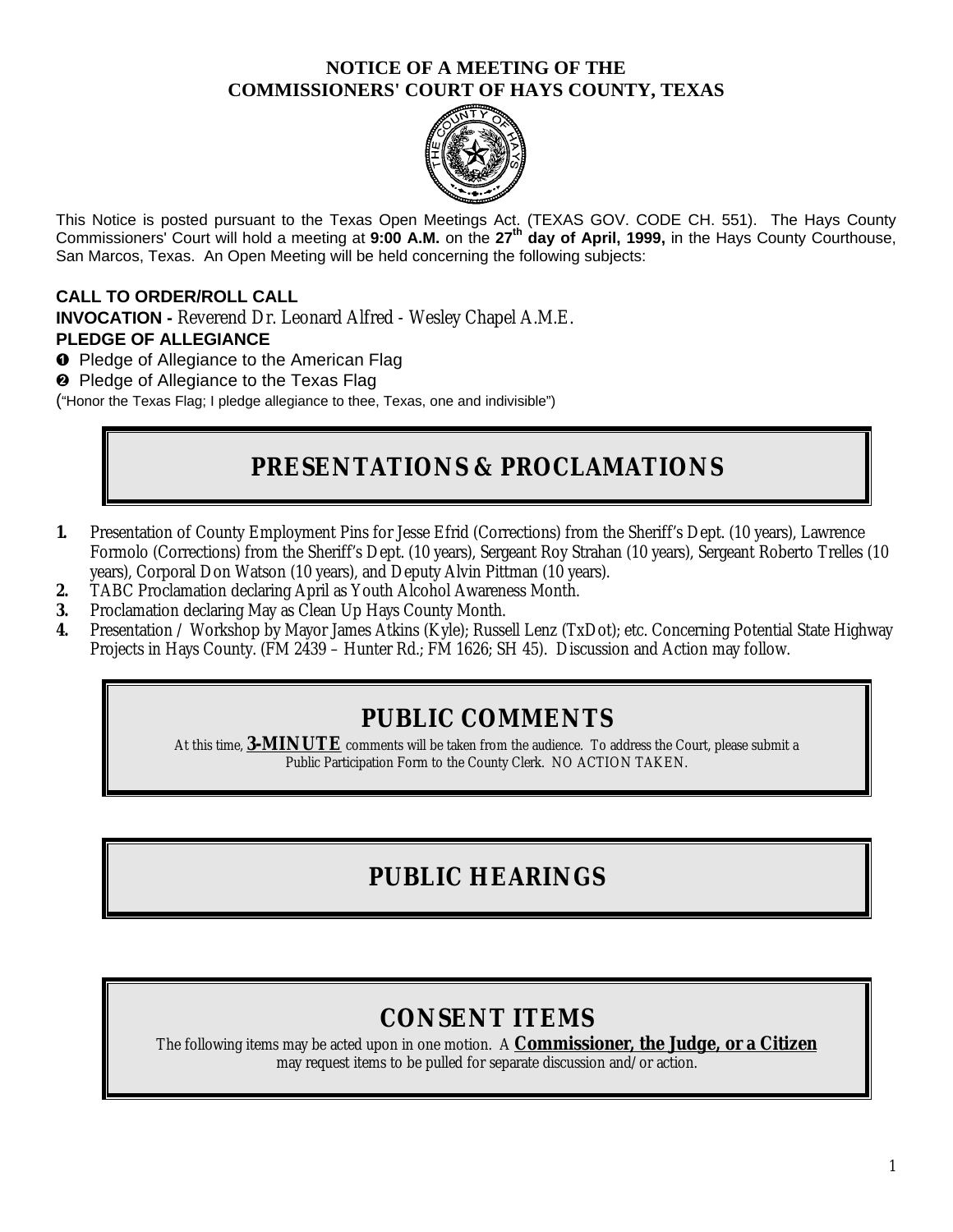- **5.** Approve payment of County Invoices.
- **6.** Approve Utility Permits.
- **7.** Approve Budget amendment #99-018 for the following departments: District Clerk (416) for replacement printer. (Authorize and transfer cost (\$1400) of replacement printer for District Clerk to Computer Services)
- **8.** Approve Budget amendment budget #99-018 of General Fund for various Departments. (Transfer line items within departments) a) Building Maintenance b) Personal Health c) TJPC Salary Grant d) Historical Commission, e) Justice of the Peace 3 f) Dept. Public Safety g) Constable 1
- **9.** Approve appointment of Steve Harrison, Joe Munoz, Don Fatout, Jay Kimbrough, Max Schlotter, and Herschel Payne to the Infrastructure Law Enforcement Subcommittee.
- **10.** Approve appointment of Sally Caldwell to the Parks Advisory Board to fill member vacancy.
- **11.** Approve step Adjustment for JP 2 Court Clerk from grade 22-2 to grade 22-5. Will realign funds within existing budget.
- **12.** Approve grade changes and reorganization within Tax Assessor/Collector Dept.
- **13.** Approve August 1998 and September 1998 Treasurer's Reports

# **ACTION ITEMS**

#### **RESOLUTIONS & ORDINANCES**

**14. Molenaar –** Discussion and Possible Action to adopt Animal Control Ordinance authorized by Chapters 822 and 826, Texas Health & Safety Code.

#### **GRANTS**

- **15. POWERS** (Salmon) Discussion and possible action to adopt excess force resolution and citizens complaint procedures for Texas Capital Fund Project for FY99. (Adoption of this resolution is required by the federal government and applies only to this project.
- **16. POWERS** (Helmly/Salmon) Discussion and possible action concerning Seton Health Plan Contract, Title V and TB Control Grants.
- **17. CARTER** (Salmon) Discussion and possible action to authorize the County Judge to submit a grant application to the Lower Colorado River Authority – Community Development Grant Program for up to \$25,000. Further discussion and possible action to release funds from the Parks Line-Item budget for improvements to Dudley Johnson Park and matching funds for grants. (\$8,000-cleanup & restoration; \$36,000 for fence work; Additional funds for toilet facilities.)

#### **SUBDIVISIONS**

- **18. PCT. 2 99-2-009 SOUTHLAKE**, 3 lots Knox Development / Ulmann Engineering Consider approval of **FINAL Plat**.
- **19. PCT. 4** 99-4-005 **WERTH SUBDIVISION**, 4 lots Fred Worth / Doucet & Associates. **FINAL READING**.
- **20. PCT. 4** 99-4-016 **GIBSON-WERTH SUBDIVISION**, 2 lots Gary Pennington. Consider approval of **FINAL PLAT.**
- **21. PCT. 4** 99-4-015 **STAGECOACH RANCH**, Sec. 4, resub lots 3 & 4 into four lots Patrick King / CMA Engineering. Hold Public hearing and consider approval of **PRELIMINARY PLAT**.
- **22. PCT. 3** Discussion and possible action to release construction security and accept maintenance security for roads in **FALCONWOOD SUBDIVISION**.
- **23. PCT 2.** Discussion and possible action to release a portion of floodplain drainage easement on Lot 25 **OF COPPER HILLS SUBDIVISION**.

#### **ROADS**

**24. BURNETT** – (Bischoff / Herzog) – Approve Specifications for labor & Equipment for brush cutting, culvert cleaning and other services for the Hays County Road Department.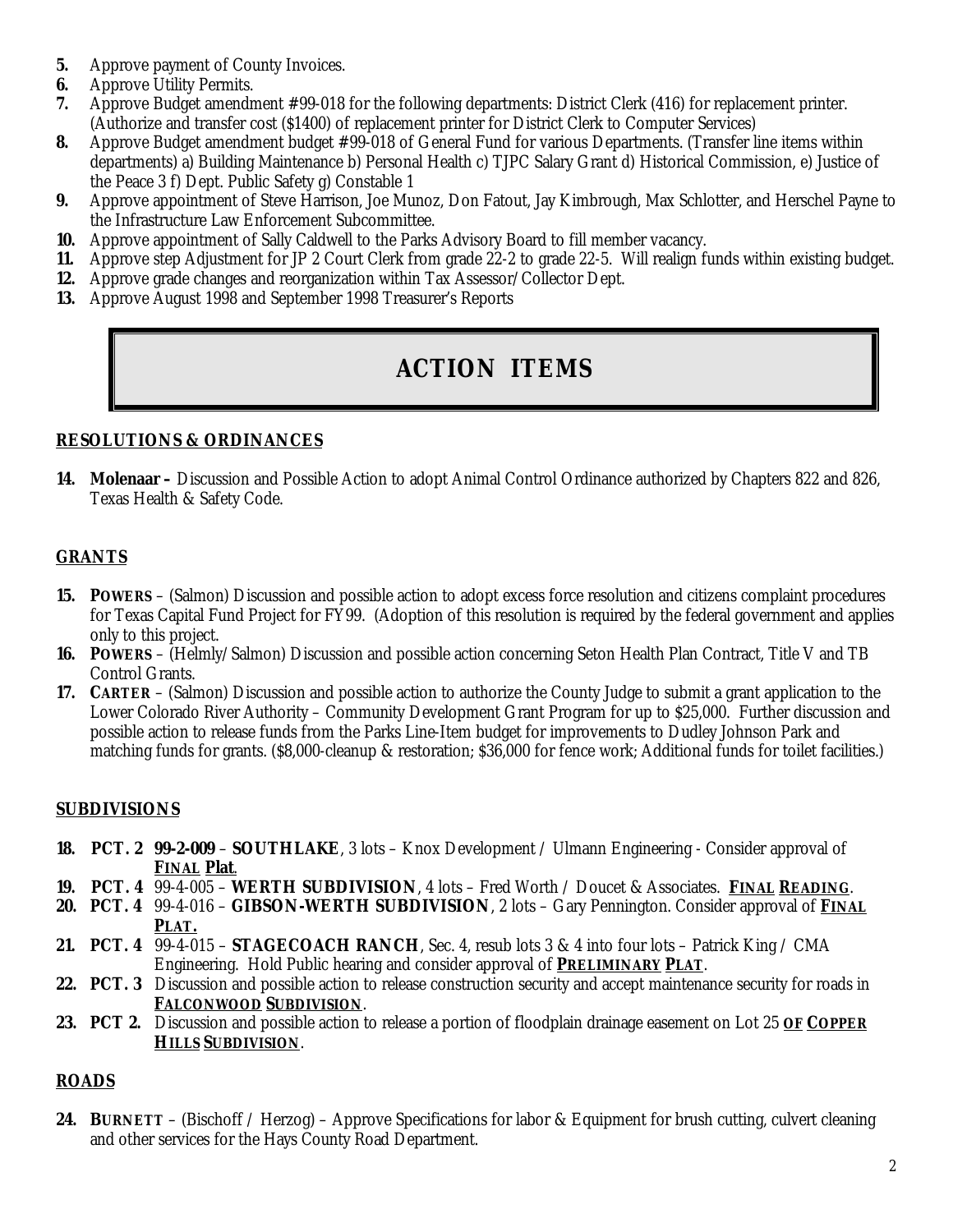**25. BURNETT** – Discussion and possible action concerning accepting a contract with the Texas Department of Transportation for the expansion of FM 2439 (Hunter Rd.). Total contract responsibility of county is \$105.000.00.

#### **COMMITTEE REPORTS & RECOMMENDATIONS**

#### **MISC. ITEMS**

- **26. MOLENAAR** Discussion and possible action to purchase and install backup generator for the Justice Center for Computer services.
- **27. MOLENAAR**  Discussion and possible action to release funds to the City of Dripping Springs for the Dripping Springs and DSISD Park on Ranch Road 12. (\$20,000 was set aside in the '97 – '98 Budget for the new park in Dripping Springs.)
- **28. MOLENAAR**  Discussion and possible action to provide vehicle or car allowance for Special Counsel to the Commissioners' Court. Further discussion and action concerning establishing a county vehicle carpool for courthouse staff may follow.
- **29. MOLENAAR**  Discussion and possible action to approve submission of Bid for Completion of Lime Kiln and Hilliard Road Projects.
- **30. POWERS**  (Bilbrey / Herzog) Discussion and possible action to award annual fuel bid to Truman Arnold Companies, and Lubricants bid to Arnold Oil Co.
- **31. POWERS** (Knott) Discussion and possible action to purchase additional metal shelving for metal storage. (\$7,300 from Records Preservation Fund).
- **32. POWERS**  (Tuttle) Discussion and possible action concerning adjusting the salary of the Human Resources Director.
- **33. POWERS** (Herzog / Tuttle) Discussion and possible action to approve a policy authorizing the County Auditor and County Treasurer to release payments for utility bills and interfund transfers prior to approval by Commissioners' Court in the event payments cannot be processed and approved by Commissioners' Court prior to the next Commissioners' Court meeting.
- **34. BURNETT**  (Pinnix / Bilbrey) Discussion and possible action to extend the term of contract for "Hauling of Solid Waste" for the Hays County Transfer Station with our current vendor Texas Disposal System.
- **35. INGASLBE**  Discussion and possible action concerning allowing Homespun of San Marcos to utilize Rms. 303 & 305 in the County Courthouse Annex for a temporary unspecified amount of time.
- **36. INGALSBE**  Discussion and possible authorizing administration of Emergency Nutrition / Temporary Relief Program (ENTREP) funds, from the Texas Department of Housing and Community Affairs, by the Hays County Health Department.

**STAFF REPORTS:** County staff may report to the Court regarding ongoing issues. NO ACTION.

# **WORKSHOP SESSIONS**

**37. CARTER –** Workshop concerning Transportation (Texas Public Policy Foundation will discuss research regarding Commuter Rail Systems). (1:30 PM).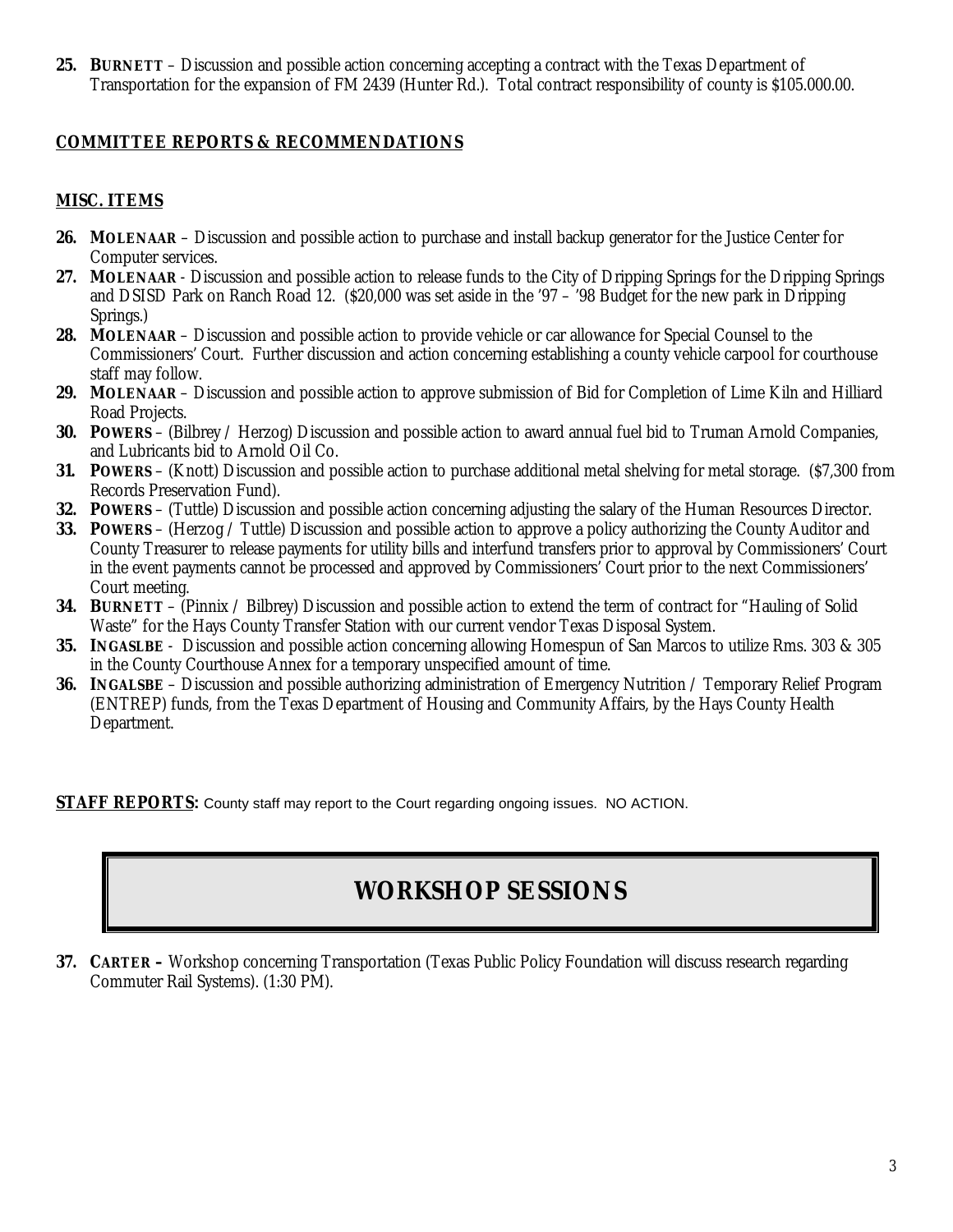### **EXECUTIVE SESSION**

Pursuant to Chapter 551 of the Government Code, the Court may meet in closed executive session to discuss the Following items. **Discussion and Action in open session may follow.**

- **38. MOLENAAR** Executive Session to discuss pending litigation(s) (condemnation of Public Right of Way Joe Alexander; Richard A. Cottle & Linda Cottle ) pursuant to Government Code Section 551.071.
- **39. BURNETT**  Executive Session to deliberate the employment, appointment of a Fire Marshall/Emergency Management Coordinator pursuant to Government Code Section 551.074. Discussion and action may follow in open session.
- **40. POWERS**  Executive Session pursuant to section 551.074 to deliberate the appointment, employment, evaluation, reassignment, duties or dismissal of Hays County Department Heads (Department Head Evaluations).

#### **ADJOURNMENT**

Posted at 1:00 o'clock P.M. on the 23th day of April, 1999.

#### **COMMISSIONERS' COURT H A Y S COUNTY, TEXAS**

**\_\_\_\_\_\_\_\_\_\_\_\_\_\_\_\_\_\_\_\_\_\_\_\_\_\_\_\_\_\_\_\_ CLERK OF THE COURT**

Persons with disabilities who plan to attend this meeting and who may need auxiliary aids of services such as interpreters for persons who are deaf or hearing impaired; readers; or large print are requested to contact the Hays County Judge's Office at (512) 393- 2204 two (2) work days prior to the meeting so that appropriate arrangements can be made. Braille is not available.